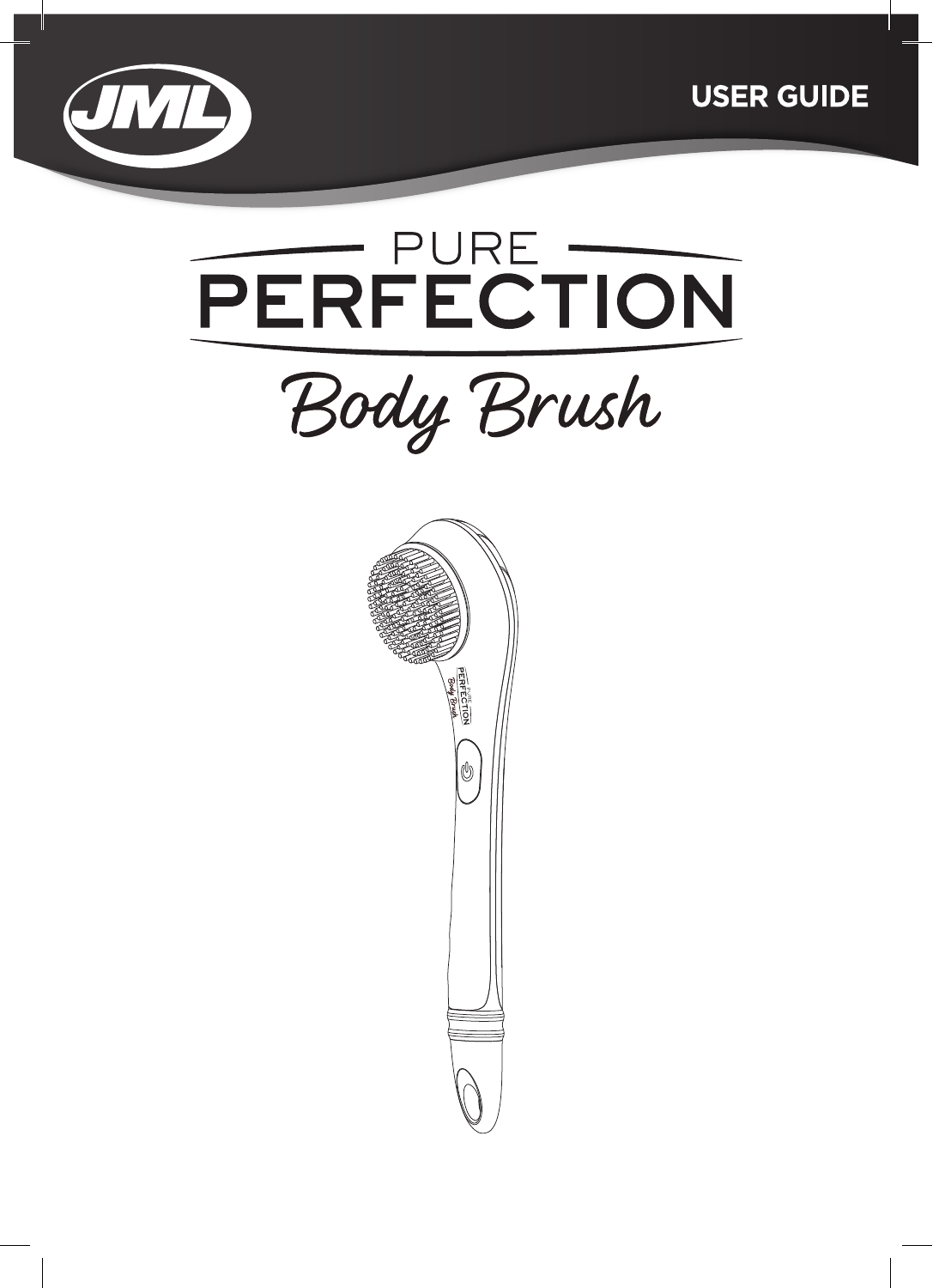

Body Brush

Thank you for choosing Pure Perfection Body Brush from JML. Before you start, please take a few moments to carefully read these instructions, and retain this manual for future reference.

#### Safety Warnings & Advice  $\bigtriangleup$

This is not a toy. Keep out of reach of children.

Use only as directed.

Not suitable for use on broken or irritated skin.

Remove loose jewellery such as necklaces and tie back long hair before using the device, as articles could become caught in the spinning head.

Apply gentle pressure on the skin; the cleaning heads should not cause discomfort.

Discontinue use if you experience any discomfort or redness on the skin.

For personal use only; do not share devices with others.

IPX6: Device is Splash-proof. Do not immerse in water.

Store in a dry place in between uses.

#### **Contents**

|                                                                                                                                                                                                                                      | -3  |
|--------------------------------------------------------------------------------------------------------------------------------------------------------------------------------------------------------------------------------------|-----|
|                                                                                                                                                                                                                                      | - 4 |
| <b>Charging Your Pure Perfection Body Brush Charging Charging Your Pure Perfection Body Brush Charging Charging Charging Charging Charging Charging Charging Charging Charging Charging Charging Charging Charging Charging Char</b> | 5   |
|                                                                                                                                                                                                                                      | 6   |
|                                                                                                                                                                                                                                      |     |
|                                                                                                                                                                                                                                      |     |
|                                                                                                                                                                                                                                      |     |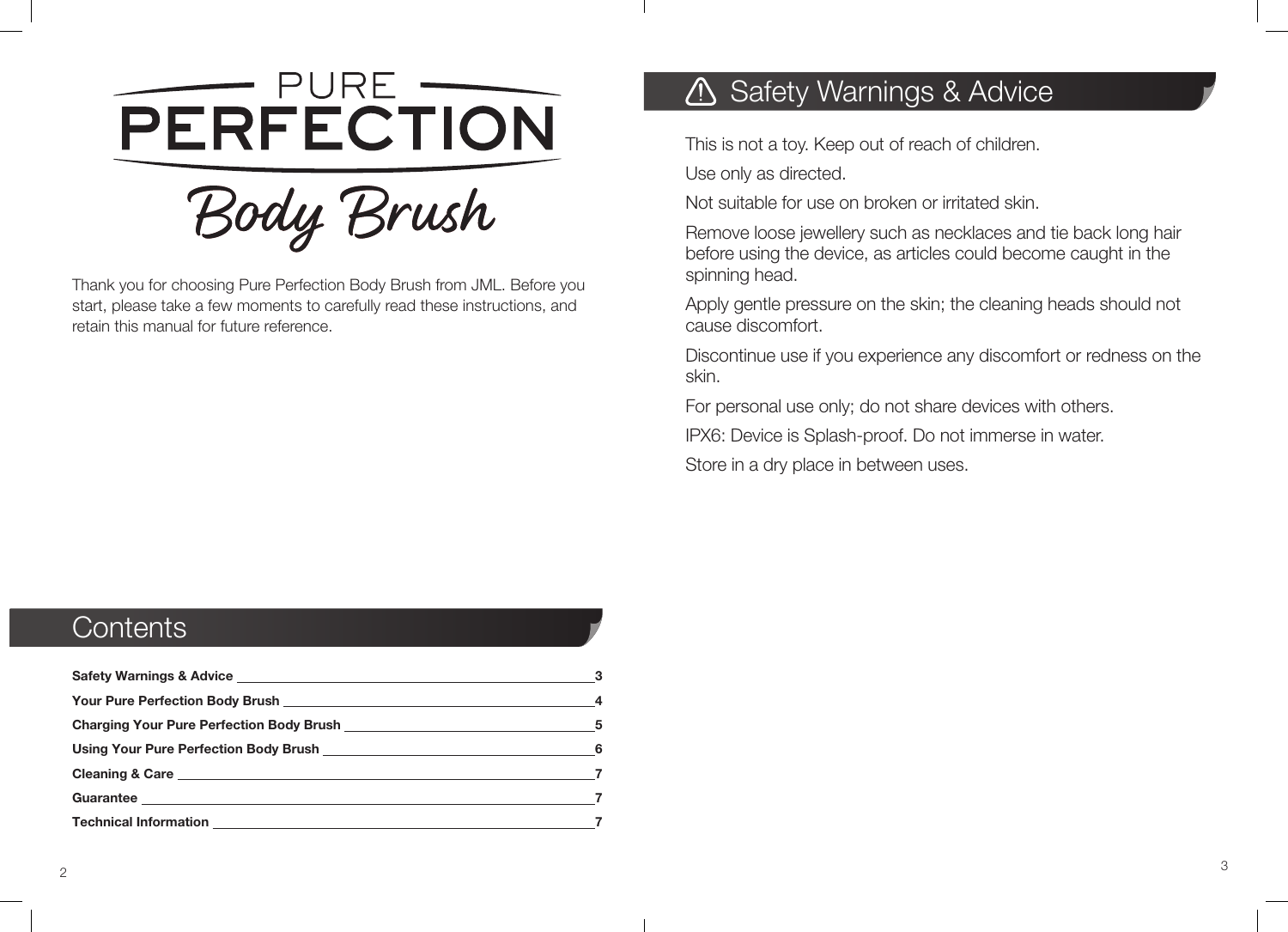

# Your Pure Perfection Body Brush Text Charging your Pure Perfection Body Brush

Your Pure Perfection Body Brush is rechargeable.

Before first use, charge your device fully with the cable included. The waterproof charging port is located in the handle.

Twist the rose gold handle tip anti-clockwise to open and reveal the charging port.

Insert the micro-USB charging cable (included) and connect to a power source.

The LED Battery indicator light with be red whilst charging and will change to green when the battery is fully charged.

Charging time is approximately 120 mins.

Once fully charged, remove the charging cable. Replace the rose gold handle tip and twist clockwise until locked.



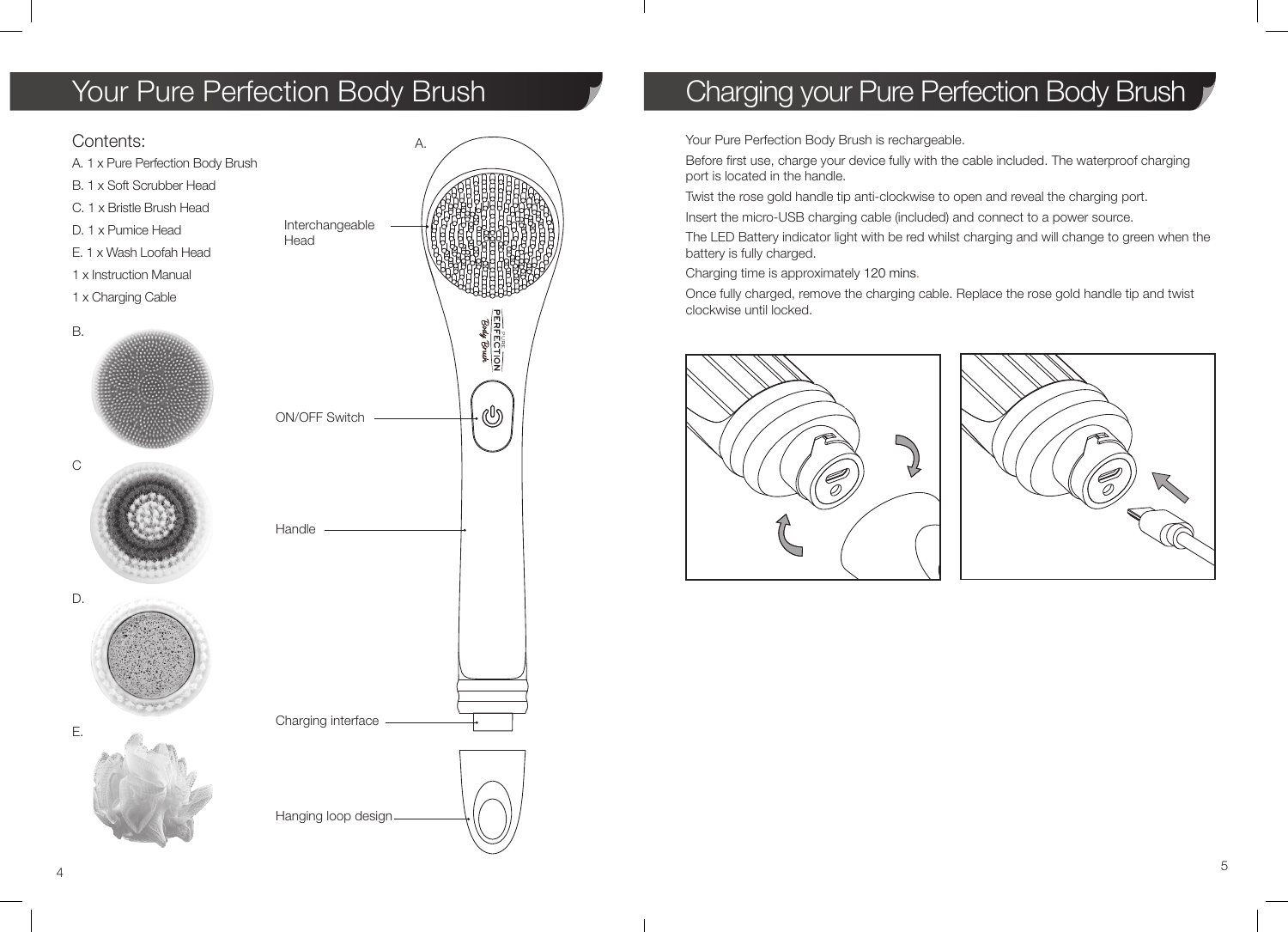# Using Your Pure Perfection Body Brush

Select your desired cleaning head:

- B. Soft Scrubber Head
- C. Bristle Brush Head
- D. Pumice Head
- E. Wash Loofah Head

To attach your selected cleaning head, align the head to the hexagon in the center of device and push the head until it clicks and locks in place.



Press and hold the power button to activate the device in medium spin mode. Pressing the button again will move to high spin mode.

- 1. Medium spin mode
- 2. High spin mode

Press the button once more to deactivate.

To use the Body Brush, wet your body with warm water and apply a cleanser to the brush head, if desired. Turn on the device and in gentle, circular motions, cleanse your torso, back, arms and legs.

For the Pumice Stone, use it either dry or wet, buffing your calluses and rough spots in gentle circular motions until smooth.

Keep the brush flush to your skin, with gentle pressure. Pressing too hard will impede its motion and reduce its effectiveness.

# Cleaning & Care

Always clean your device with water after each use, and dry with a soft cloth. Ensure unit is clean and dry when storing away. Store device away from high temperature.

## **Guarantee**

This product is unconditionally guaranteed for one year against all defects of workmanship and materials. This guarantee does not affect your statutory rights. If you have any problems or queries about this product please contact JML customer services.

## Technical Information

DC Input: 3.7V Water ingress rating: IPX6



Disposal and the environment



This product is covered by the waste electrical and electronic equipment (WEEE) regulations. It should not be discarded with normal household waste, but taken to your local collection centre for recycling. For further information, please contact your local authority or approved disposal agency.

For replacement and additional brushe heads visit JMLdirect.com